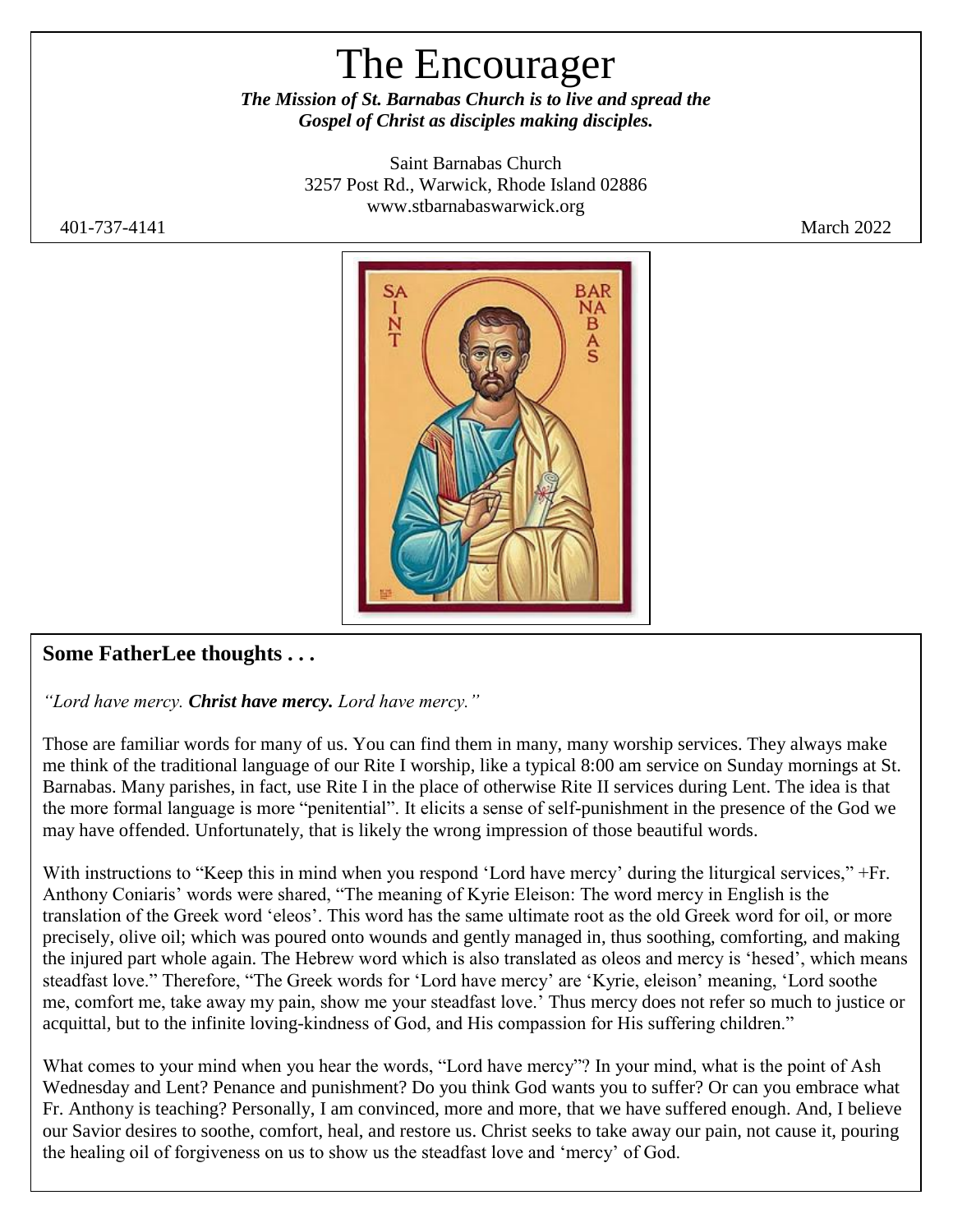Upon a close examination of the service for Ash Wednesday, for example, what you will find is an acknowledgement of our sinfulness and the pain caused by sin, but the real message is that all of our sins are forgiven by the God of all 'mercy', meaning we are met with compassion, healing, and the loving-kindness of the Lord. Similarly, while we are called to self-examination during Lent, that is so that we cease the things that bring us pain and suffering, and strive towards those things we know to be good and right and holy, because that is where true joy is to be found.

Ash Wednesday marks the beginning of Lent. Our journey through this holy season starts next week with the imposition of ashes. This year, I am adding a little bit of Holy Oil to the ashes to be a bit of that olive oil that is a balm of healing. It is time for us to rise from the ashes and accept the abundant life our Savior wants for us in this world, confident we will rise again to eternal life in the world to come.

Then, on the First Sunday of Lent, we will proclaim the beautiful, ancient words of The Great Litany, words that declare that it is pleasing to God to provide for us and help us. Finally, the Prayers of the People will be Form I for the remainder of Lent, even at the 8:00 service (only for Lent), where we will respond again and again, "Lord have mercy". By asking for God's mercy, may you be soothed, comforted, and healed by the infinite loving-kindness of our Lord.

Faithfully, Fr. Scott Lee

#### **"Grace to you and Peace from God"**



#### **Annual Meeting Vestry Elections**

Listed below are our newly elected leadership positions at St. Barnabas.

**Senior Warden (two year term):**  Heather Rodrigues

**Junior Warden (two year term):** David Dolbashian

**Treasurer (one year term):** Stanley Schofield

**Parish Clerk (one year term):** Stephanie Van Patten

**Vestry at Large (two year terms):** Pruet Beauregard (second term) James Mixner (second term) James Turner Geraldine Fox Gail Frueh

We left two positions open. Those will be filled next year.

**Vestry continuing current term:** Marilyn Davis.

**Diocesan Convention (one year terms): Delegates Alternates**  David McIntyre Joseph Rodrigues Stanley Schofield Heidi Seddon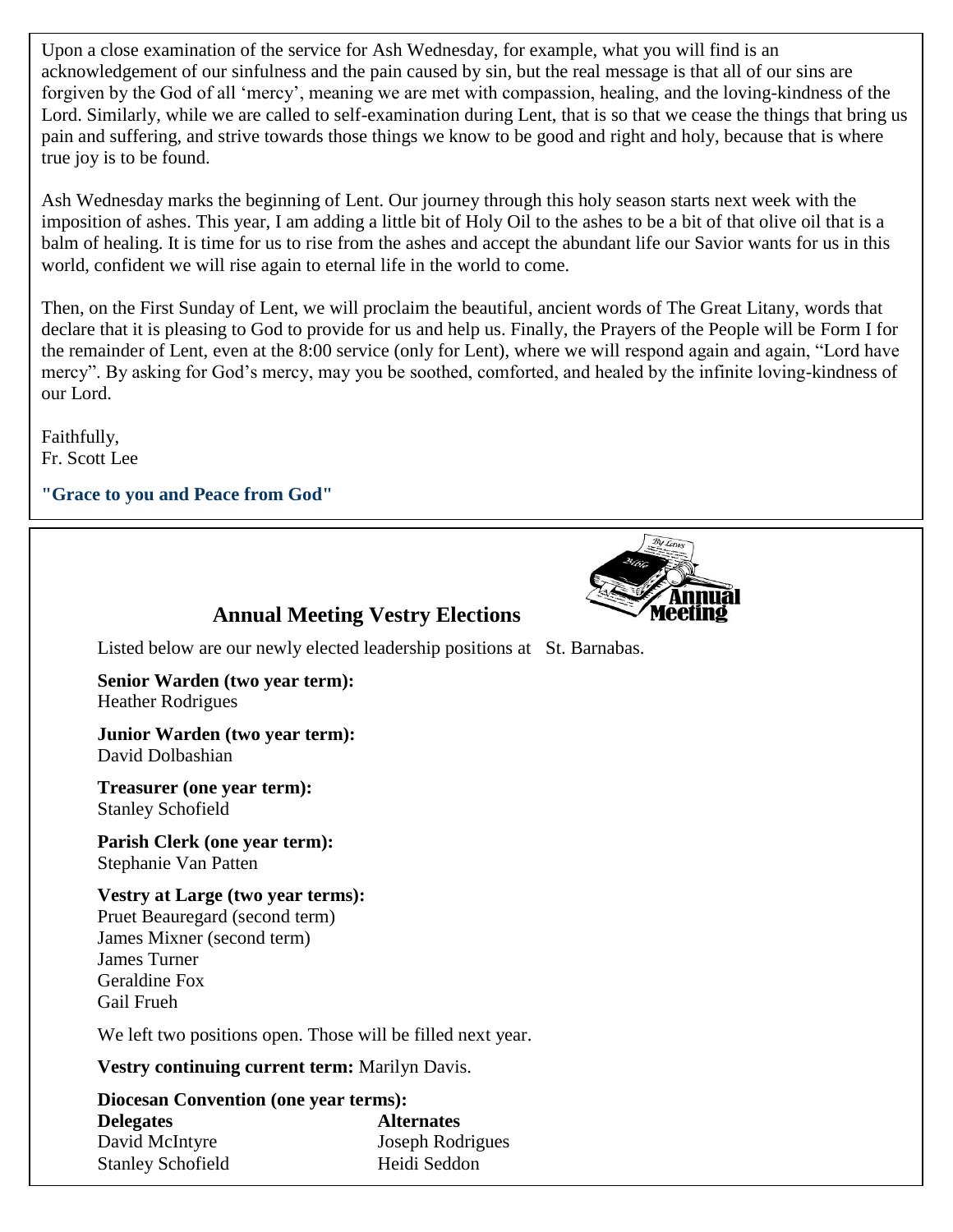#### **Lent Begins**



Lent begins with Ash Wednesday falling on March 2<sup>nd</sup>. There will be two services that day. The Holy Eucharist will be celebrated at 12 noon and 7:00 p.m. The imposition of ashes will be offered at both services.

#### **Stations of the Cross**



Stations of the Cross will be held on Fridays during Lent at 12:00 noon and 7:00 p.m. The service itself is about 20- 25 minutes. There will also be an optional Lenten Study following each service. The Stations of the Cross have been a part of Lenten devotion for centuries, and I invite you to make it a part of your preparation for Easter this year.

## **Healing Prayers March 6 th**



You have the opportunity to participate in prayers for healing, the laying on of hands, and annointing with Holy Oil. At the end of the service, simply move to the front of the church. After Fr. Scott greets those leaving church he will join you as we pray for ourselves and those in need. If you ever need prayers for healing please speak to Fr. Scott, you do not need to wait until the first Sunday of the month.

## **ECC Camp Church on the Move**



Join us as we offer Camp Worship Sunday, March 6th, at 5pm at St. Barnabas. For more information, visit the link [http://www.eccri.org/camp-church-on-the-move](http://www.eccri.org/camp-church-on-the-move?fbclid=IwAR0N5xO-2XlAQ5seU5nWbEvDt1rzgsr2Jy80VT_4M9m6g08w7UmdhzhORPI)

#### **Lenten Study**



On Wednesday evenings beginning March 9<sup>th</sup> at 7 pm Fr. Scott and Ivy Swinski will lead a one hour conversation about Faith using the TV show *Ted Lasso* as our starting point. You may join us in person in the Parish Hall or a Zoom link can be provided.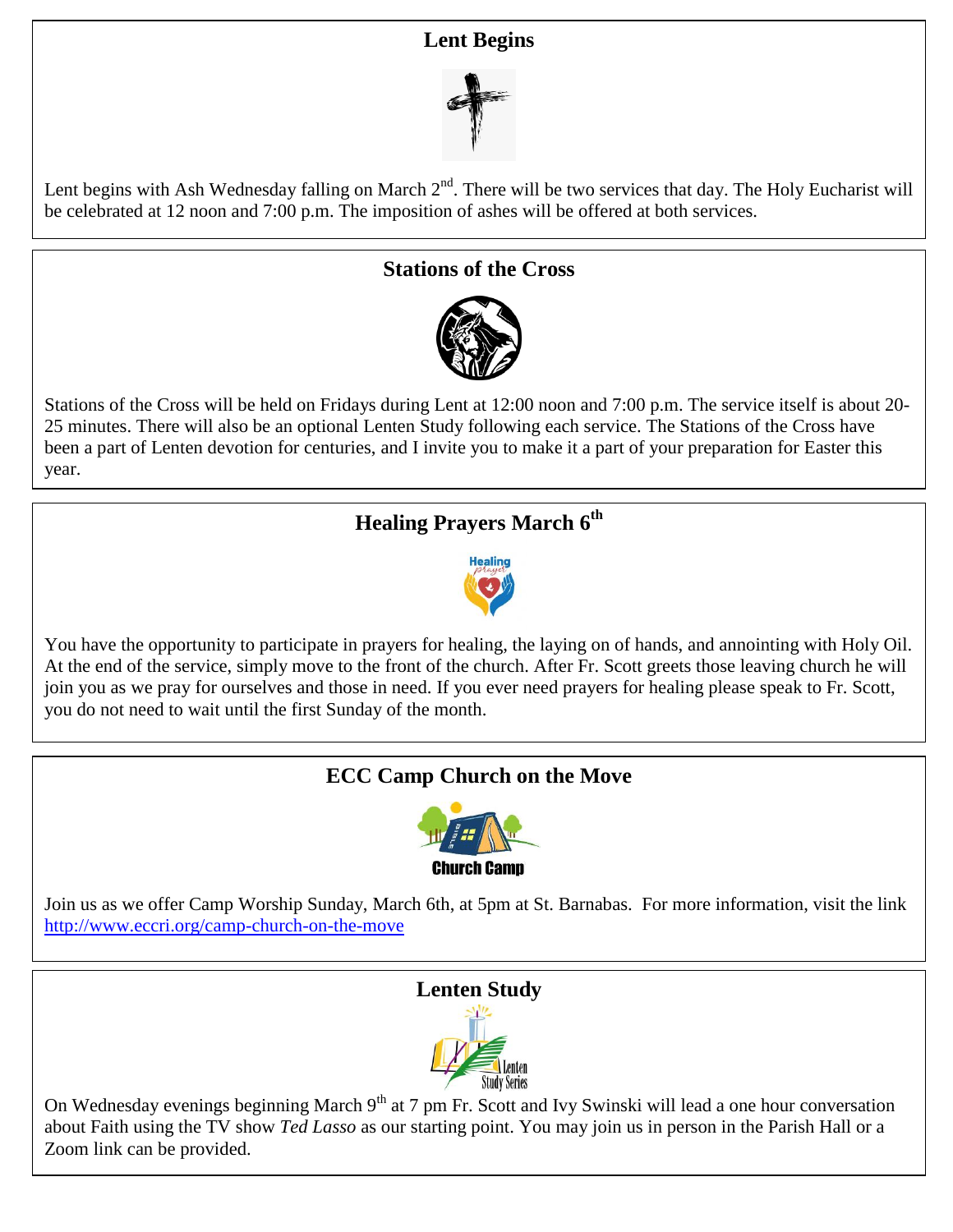## **Happy Birthday**



We would like to wish those celebrating birthdays in the month of March a very Happy Birthday!

Amanda Hinger Catherine Carignan Amy Dodge Susan Warren Christine Lindopp Michelle Wiech Deborah Campos Rebeckah Hammond Ella Spearman Susanne Berry Erica Simonian Teagan Marble Ernest Coolen Charlene Wheeler Gail Frueh Ron Curt Hannah Nelson Kathy Fraits John Nichols Brian Loftus Mary Spearman Adelynn Dunn Maureen Volk Ashton Rogers Steven Marcks Emily Riley Stevie Marcks Kevin Martin William Wiech Rod Robinson

#### **Daylight Savings**



Daylight Saving Time begins at 2:00 a.m. on Sunday, March 12<sup>th</sup>. Don't forget to set your clocks ahead one hour before you go to bed on Saturday evening or you may be arriving to church just as the service ends.



**Prayer Chain** 

Our prayer chain is organized to meet the prayer needs of our parish family as well as those in our community of family, friends and neighbors. It functions as a rapid response to anyone in need of prayers. Because prayer requests are communicated by e-mail, the Prayer Chain is available 24/7. Robin Beckwith, our coordinator keeps a list of voluntary prayer intercessors, and we always welcome new volunteers! Please contact Robin Beckwith our prayer chain coordinator if you have a prayer request or would like to volunteer.

#### **Mid-week Eucharist & Bible Study**



On Wednesdays, there is another opportunity for worship and study. At 10:00 a.m. there will be a Rite I Eucharist in the Guild Room immediately followed by a Bible study. All are welcome! We will not meet on March,  $2<sup>nd</sup>$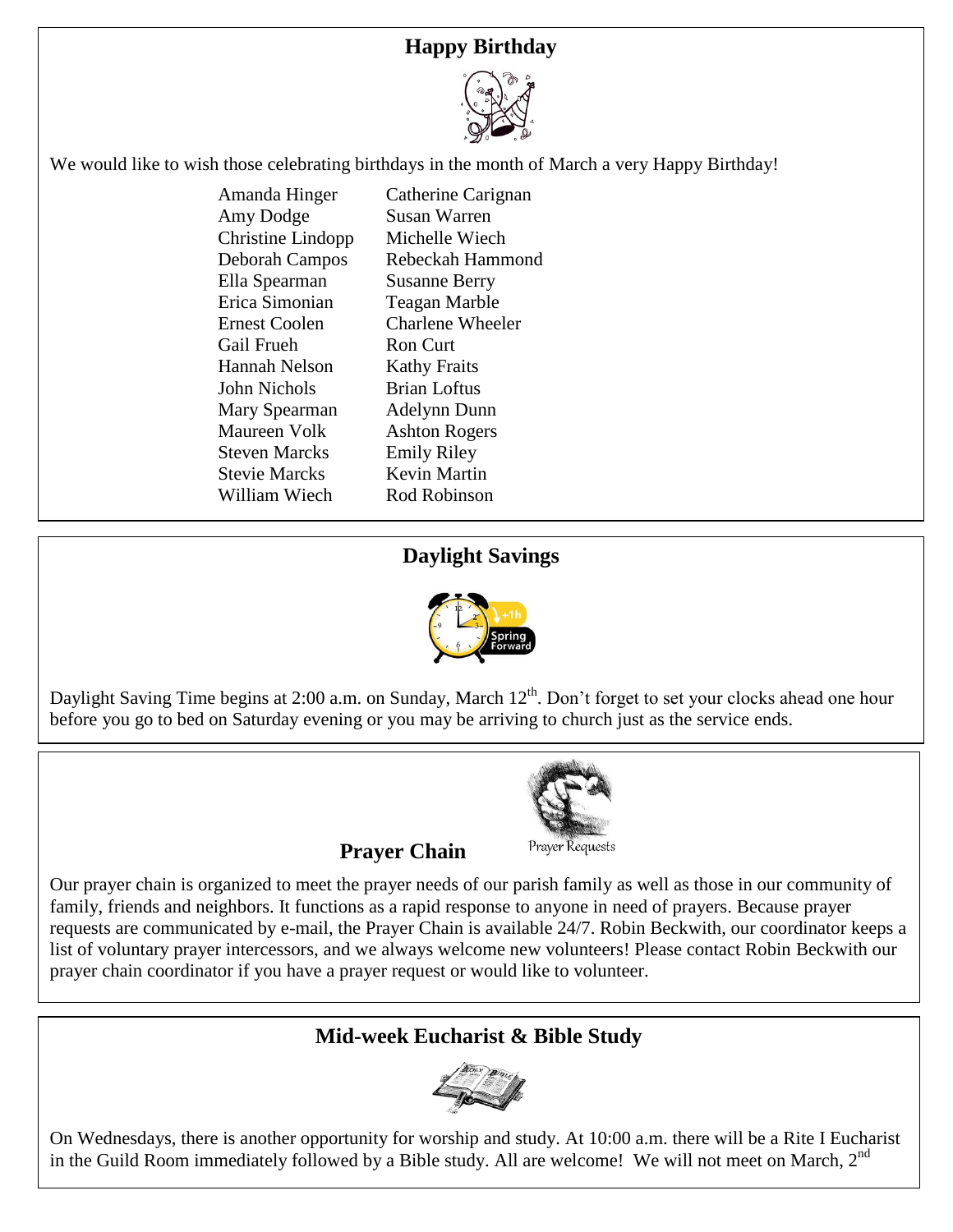## **Coffee Hour**



Coffee hour will be resuming on Sunday, March 6<sup>th!</sup> Thank you to those who have already volunteered to make it happen. There will be a sign-up sheet at coffee hour if you would like to help, from making coffee, bringing a treat (homemade or store bought) and cleaning up. Looking forward to continuing with this much needed fellowship.

### **Morning Prayer**



On Tuesday mornings at 10:00 a.m. Fr. Scott holds an abbreviated Morning Prayer Service. This gives us another chance to pray for this world, this nation, our church, our friends, family and even our enemies.

# **Social Media**



If you haven't already, please like our Facebook page (St Barnabas Episcopal Church, Warwick, RI) and our Instagram page (stbarnabaswarwick). With everything going on you won't miss out on any parish news.

# **It Takes Many People to Run a Church**



There are many positions where we could use help at St. Barnabas. These include Ushers, Readers, Chalice Bearers, Acolytes, Altar Guild, Money Counters, Choir, lawn mowing, upkeep of flower beds, coffee hour. Please speak with Fr. Scott or call the parish office to find out about the opportunities where you can serve.



Thank you to those who continue to donate to the Food Bank during these difficult times. They are much appreciated and help local residents in need. You can bring them to church on Sunday mornings; there is a donation bin at the back of the church or to the parish office during office hours. Thank you to Richard Carr who has volunteered to bring the donations to Westbay.